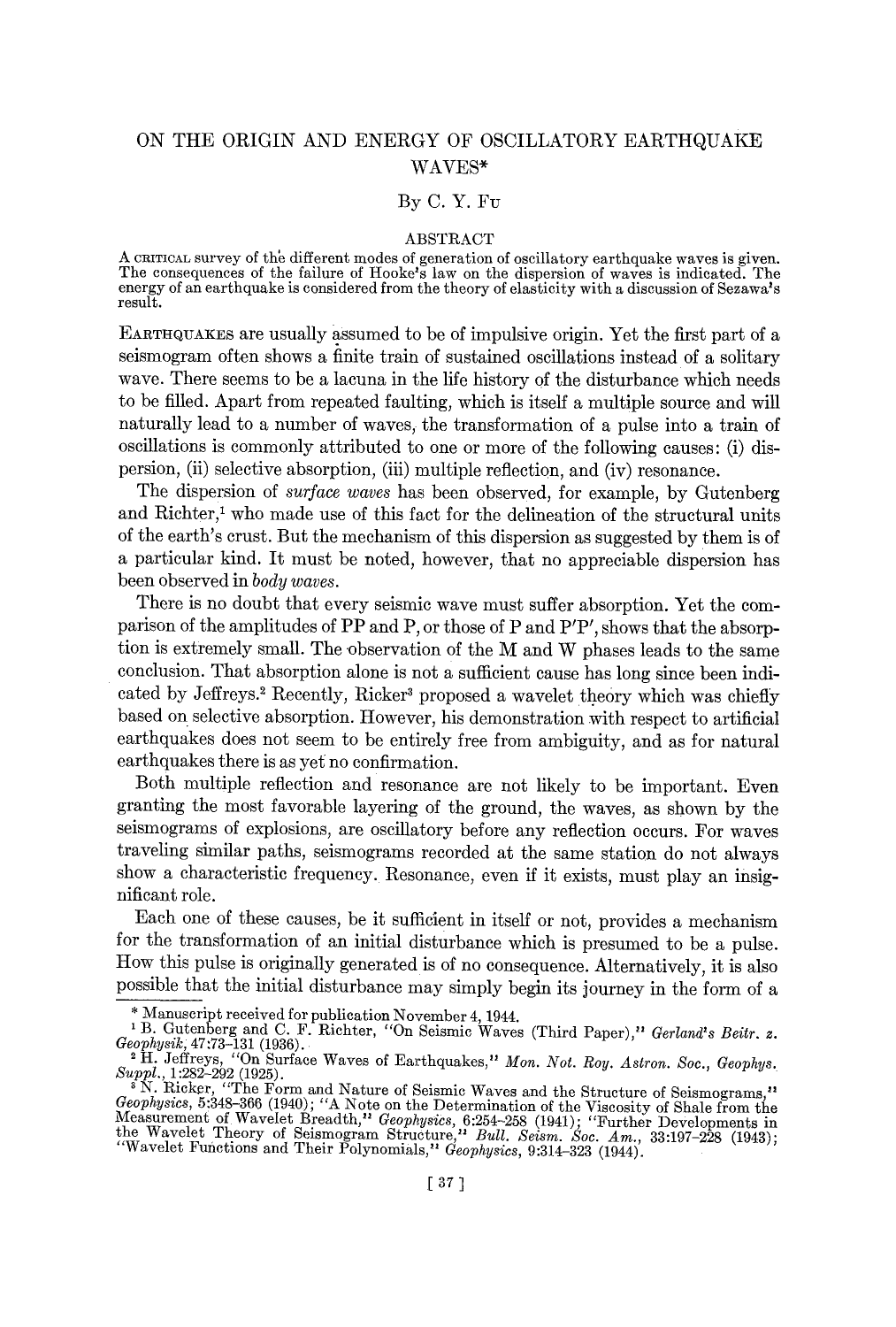finite train of damped waves. Then it is not even necessary that we should interpose a mechanism of transformation.

*Generation of initially oscillatory waves.--Consider* the following problem: In an infinite elastic medium of density  $\rho$  and elastic constants  $\lambda$  and  $\mu$ , is found a spherical cavity of radius a. At an initial time  $t = 0$ , a uniform and constant pressure  $P_0$  is applied to the inner wall of the cavity. This pressure is sustained for a short time  $t_1$ and is then released. What is the nature of the disturbance generated in the medium outside the cavity? Although the condition of this problem simulates more closely that of an explosion, it is not unreasonable to expect a qualitative similarity from the natural earthquake waves. Since we are only concerned with the initial nature of the disturbance, it is quite sufficient to consider no other discontinuity in the medium than the boundary of the cavity. The problem is a straightforward one, with very simple initial and boundary conditions. Owing to the high degree of symmetry, the wave equation admits of an exact solution. The result as obtained  $by$  Kawasumi and Yosiyama<sup>4</sup> is as follows:

$$
u = -\frac{a^2 P_0}{2\mu} \sqrt{\frac{\mu}{\lambda + \mu}} \frac{1}{r} e^{-\frac{2\pi^2}{aV}r} \sin \frac{2v}{a} \sqrt{1 - \left(\frac{v}{V}\right)^2} \tau + [\dots] \tag{1}
$$

where u is the radial displacement,  $\tau$  the retarded time  $= t - (r - a)/V$ , and v and V are the velocities of the transversal and longitudinal waves, respectively. The terms in the bracket are of the order of  $1/r^2$  and are negligible when r and  $t_1$  are moderately large. It is seen that this is a damped harmonic wave with

period = 
$$
\frac{\pi a}{v \sqrt{1 - \left(\frac{v}{V}\right)^2}}
$$
 and damping ratio =  $e^{\pi \sqrt{\frac{\mu}{\lambda + \mu}}}$  (2)

It is true that this is a highly damped wave and for all practical purposes may be regarded as a pulse. However, it must be noted that (1) is derived under the assumption that the full intensity of  $P_0$  is applied instantaneously. If the pressure is increased from zero to its full value  $P_0$  at a finite speed, the damping will be different. In an important extension of the foregoing calculation, Sezawa and Kanai<sup>5</sup> investigated the disturbance as a function of the speed of application of the pressure. The essential results were that both the maximum amplitude of the displacement and the damping of the wave decrease with the speed.

These calculations, which are based on the theory of small displacements, not only reveal the oscillatory nature of the disturbance, but also admit of other applications. In a series of recent papers, Sharpe<sup>6</sup> applies these results to explain several

<sup>4</sup> H. Kawasumi and R. Yosiyama, *"On* an Elastic Wave Animated by the Potential Energy

of Initial Strain," *Bull. Earthq. Res. Inst., Tokyo Imp. Univ.*, 13:496–503 (1935).<br><sup>5</sup> K. Sezawa, ''Elastic Waves Produced by Applying Statical Force to a Body or by Releasing It from a Body, '~ *Bull. Earthq. Res. Inst., Tokyo Imp. Univ.,* 13:740-748 (1935); K. Sezawa and K. Kanai, "Elastic Waves Formed by Local Stress Changes of Different Rapidities/~ *ibid.,* 

<sup>14:10-16 (1936).</sup>  6 j. A. Sharpe, "The Production of Elastic Waves by Explosion Pressures, I: Theory and Empirical Field Observations," Geophysics, 7:144–154 (1942); "The Production of Elastic<br>Waves by Explosion Pressures, II: Results of Observations with an Exploding Charge," Geo-<br>physics, 7:311–321 (1942); "The Effect of Ch 9:131-142 (1944).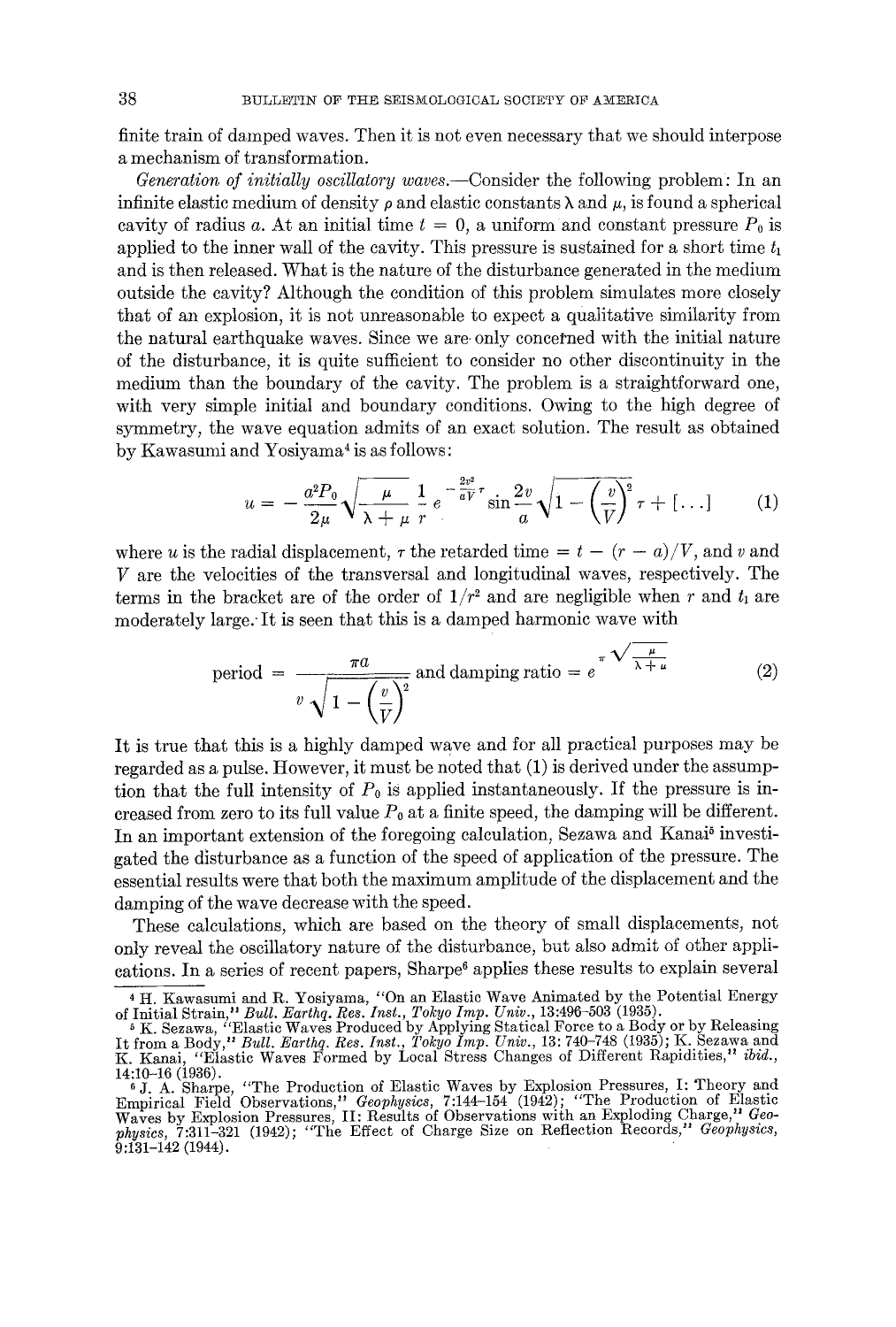interesting phenomena in applied seismology concerning the relations between the nature of the shot and that of the seismic record. The dependence of the period and damping upon the various constants has been indicated above. The variation of amplitude with the speed of the dynamite has been worked out by Sezawa and Kanai and extended by Sharpe. The wave amplitude depends also on the radius of the cavity and the elastic constants of the medium surrounding the shot point, as can be easily seen from expression (1).

It must be pointed out here that the results we have obtained so far refer only to the true ground movements. In making comparison with observations, we must also take account of the nonlinear amplifications of the recording instruments. This effect would be quite prominent in the very high and very low frequency ranges. Consequently, distortions must be expected in the records of sharp pulses and long waves. It is sometimes justifiable to discard these components of the extreme frequency ranges in drawing certain *qualitative* conclusions. Strictly speaking, when a quantitative comparison is to be made, the principle of superposition, and consequently the Fourier integral theorem, should be used, together with a proper weight factor. But then the resulting integral might be too complicated to evaluate.

When an explosion occurs, the wall of the cavity is inevitably shattered. The idea of an "equivalent cavity," which is vaguely defined as the entire shattered region, is sometimes used. But this leads to a further complication. When the medium is shattered, Hooke's law no longer holds. This failure of Hooke's law would lead to dispersion, as will be shown presently. Thus we shall have not a single train of waves as expressed by equation (1), but a group of such wave trains.

When the displacement is small, the relation between stress and strain is a linear one and the strain energy function of the medium is a homogeneous quadratic fuction of the strain components. When the displacement is large, this is no longer the case. Among other things, the strain energy function may depend upon the higher derivatives of the displacements. Let us, for simplicity, consider only a onedimensional case and assume in particular that the strain energy function  $W$  is still a homogeneous quadratic function, but of both the first and the higher derivatives. Let the kinetic energy per unit volume be denoted by  $T$ . Then

$$
T = \frac{1}{2}\rho \left(\frac{\partial S}{\partial t}\right)^2, \qquad W = \frac{1}{2}a_1 \left(\frac{\partial S}{\partial x}\right)^2 + \frac{1}{2}a_2 \left(\frac{\partial^2 S}{\partial x^2}\right)^2 + \dots \tag{3}
$$

where  $S$  is the displacement and the  $a$ 's are constants. By Hamilton's principle,

$$
\delta \int_{t_1}^{t_2} dt \int_{x_1}^{x_2} (T - W) dx = 0,
$$

the equation of motion can be written as

$$
\rho \frac{\partial^2 S}{\partial t^2} = \frac{\partial}{\partial x} \frac{\partial W}{\partial S'} - \frac{\partial^2}{\partial x^2} \frac{\partial W}{\partial S''} + \frac{\partial^3}{\partial x^3} \frac{\partial W}{\partial S'''} - \dots \qquad S' = \frac{\partial S}{\partial x}, \text{ etc.}
$$

If we substitute a wave form  $S = A \cos(\omega t - kx)$  in this last expression, we obtain

$$
\rho \omega^2 = a_1 k^2 + a_2 k^4 + a_3 k^6 + \dots \tag{4}
$$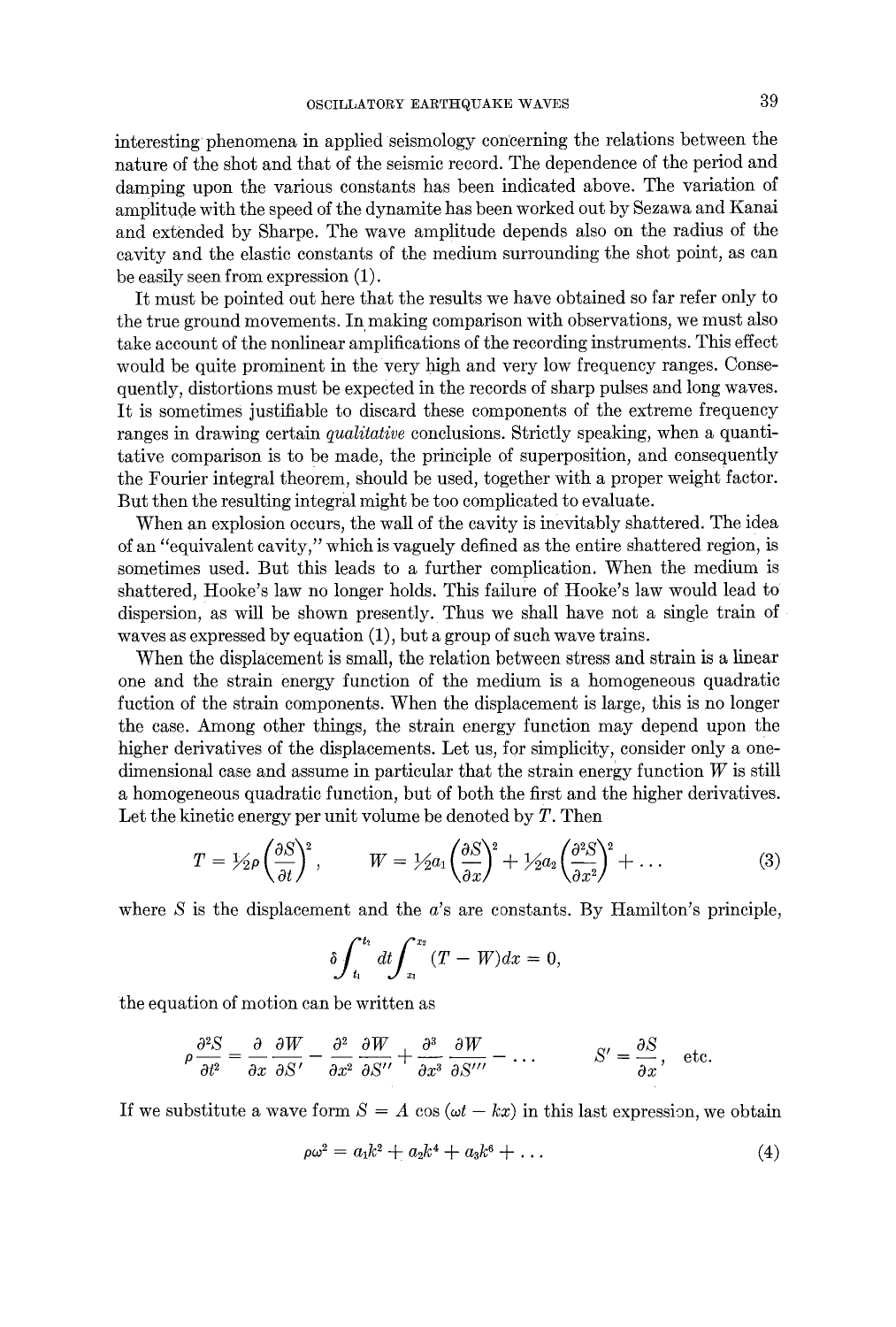When Hooke's law holds, all the a's but  $a_1$  vanish. Then  $\omega = \sqrt{a_1/\rho}$  and  $\partial \omega / \partial k$  $=\omega/k =$  wave velocity. This means that the medium is not dispersive. But if the other a's do not all vanish,  $\partial \omega / \partial k \neq \omega / k$  and any sinusoidal wave will be dispersed in the vicinity of the source. If  $W$  is a more complicated function than here assumed, equation (4) will be more complicated too. In fact, if (4) is a relation between  $\omega$  and k other than linear, there will be dispersion.

The amplitude of the wave decreases as the wave advances. The dispersion stops when the displacements are so far reduced that the linear law is restored. It follows from this consideration that a large shock would give rise to a wave train of a larger number of oscillations. Thus we have here another possibility of generating an oscillatory earthquake wave.

So far as is known, the general theory of spherical waves of finite amplitude is not available even for a fluid. The problem is, indeed, very difficult. Not only is the mathematical difficulty almost insurmountable at present, but also the physical nature of the process is not well understood. In this connection, attention may be called to a paper by Unwin<sup>7</sup> dealing with sound waves of large amplitudes by spherical concentrations of compressed air. A step-by-step method has been developed under the assumption of constant entropy. Several interesting results have been brought out which are not expected from the theory for small amplitudes. One of these is that from a single region of condensation a train of waves is produced instead of a single crest propagated outward. Our qualitative conjecture in the case of an elastic solid also leads to similar results.

*Energy considerations.--In* calculating the energy of an earthquake, we often make use of the wave amplitude, or the magnitude scale which is based on the wave amplitude. However, this is only that part of the energy which is released in the form of seismic waves. Although this part is usually of primary interest, it should be distinguished from the total energy transformation which occurs during an earthquake.

The principal purpose of the work of Kawasumi and Yosiyama<sup>s</sup> is to prove a hypothesis that the seismic energy released in an earthquake is simply the potential energy which has been stored in the medium. In other words, the elastic wave is animated by the potential energy of initial strain. While this is true under certain conditions, the situation seems to need some further clarification, because the distribution of the different forms of energies when there is an external source of energy supply is different from that when there is no source. In the first case, how much of the total energy goes into the seismic waves depends on the rate at which the energy is supplied, but both the wave and potential energies are derived from the source. In the second case, if other forms of dissipation of energy can be neglected, the whole decrease of potential energy must eventually be released as seismic waves, but the nature of these waves and therefore their observability depend on how the potential energy is released.

In the classical theory of elasticity, we have the following theorem :9 *The potential*  energy of deformation of a body which is in equilibrium under given load is equal to

<sup>7</sup> j. j. Unwin, "The Production of Waves by the Sudden Release of a Spherical Distribution of Compressed Air in the Atmosphere, ¢' *Proc. Roy. Soc. London,* A 178:153-170 (1941).

*s Loc. cit.* 

<sup>9</sup> A. E. H. Love, *Elasticity,* 4th ed., Cambridge Univ. Press (1927), pp. 173, 178. See also Sezawa's paper cited.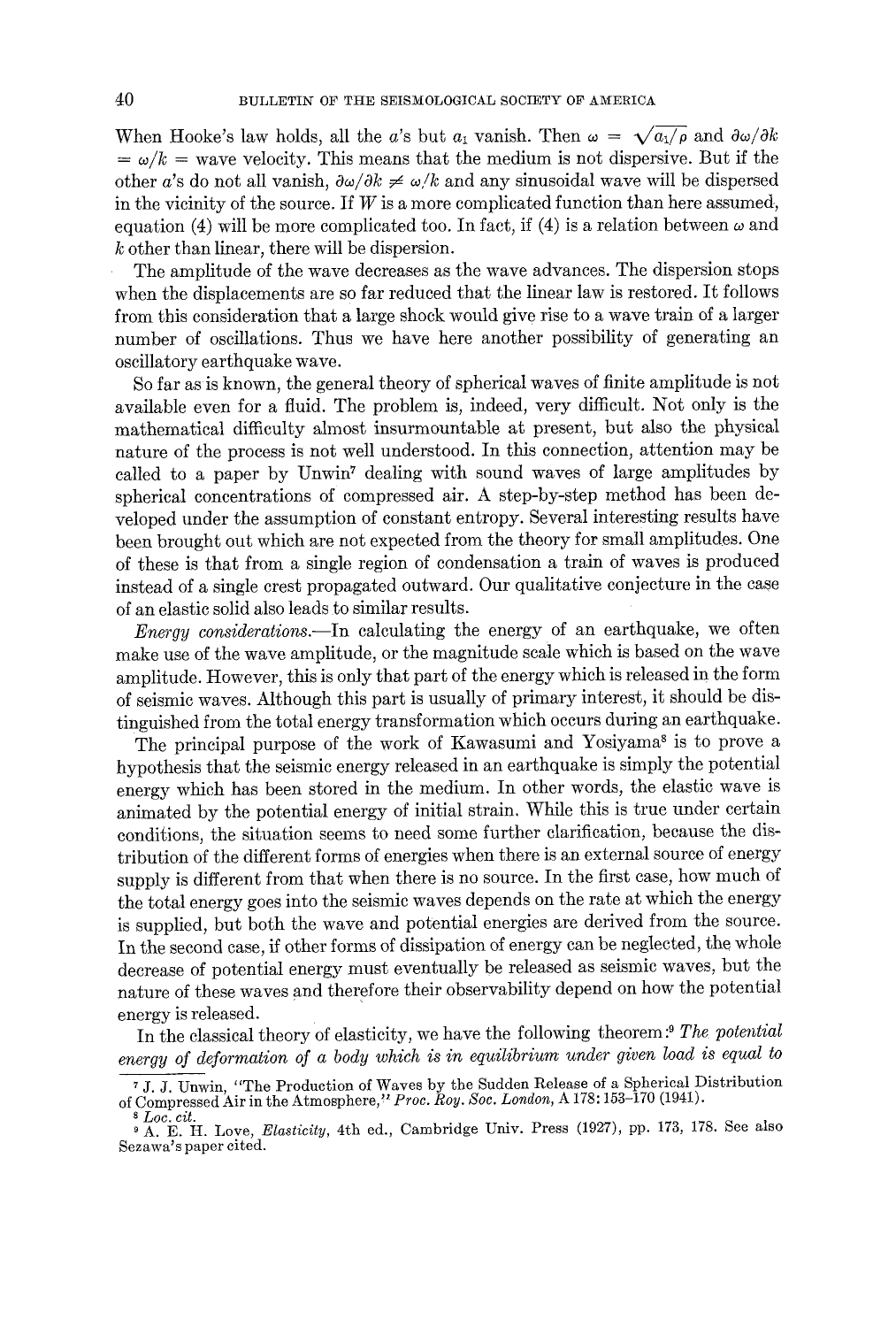## *half the work done by the external forces acting through the displacements from the unstressed state to the state of equilibrium.*

It is implied in this theorem that the load is applied instantaneously and that only the final state is one of equilibrium. Hence, half the work done by the external forces must have been spent as other forms of energy. In an earthquake, these are the wave and heat energies, the latter being usually negligible. On the other hand, if the external forces are applied at so slow a rate that every state of the medium is one of equilibrium, there is no other form of energy obtainable except the strain energy, and the first law. of thermodynamics would require that the rate of increase of the energy within a medium must be equal to the rate at which work is done by the traction across its surface. It follows from these considerations that, when external forces are applied to an elastic medium, at most half the work done goes to the seismic waves. This occurs only when the full intensity of the forces is attained at an infinite speed. When the forces are increased from zero to their full intensity at very low speed, no seismic energy is obtained. For a finite speed of application of the forces, the seismic energy would have a value between zero and one-half the work done by the external forces.

We may also describe these results in the following manner: Let forces be applied to a medium and let the intensity of the forces be increased from zero to their final values uniformly. Then the medium will be stressed and at the same time a disturbance or a pulse of certain width will be sent out. The.extent of this disturbance or the sharpness of the pulse will depend, among other things, upon the time that is required for the medium to reach its final state. If this time is very large, the waves sent out will be of very long period and therefore cannot be observed.

When there is no source of energy and the strain energy of the medium is in some way released, this energy must be carried away by the seismic waves, provided the heat loss is neglected. Sezawa<sup>10</sup> contested the view which Kawasumi and Yosiyama set out to prove by pointing out that the amount of seismic energy derived from external forces depends upon the speed at which these are applied. But he also asserted that the same results would apply when the potential energy is released. This part of his argument seems a little obscure. His deduction was based on the following premises: that the release of a statical force  $F$  that was being applied to a part of an elastic body is dynamically equivalent to the application of a negative force  $-F$ , and that the seismic energy is independent of the initial stress. While the second premise is true so long as the principle of superposition holds, the first one does not correspond to the conditions of the previous case, in which the body is supposed to be deformed from its *unstressed* state. Since the strain energy function is quadratic in the strain components, the change of potential energy does depend on the initial stress.

Except in an explosion or the collapse of a cavity, it is difficult to imagine an instantaneous change of stress of a finite amount in any part of an extended medium. The change must take place at a finite speed. Since in nature the potential energy tends to a minimum, any redistribution of stress would lead to a decrease of potential energy and the balance is carried away by the waves. But not all the energy thus

<sup>:0</sup> K. Sezawa, *loc. cir.,* and also *"On* the Relation between Seismic Origins and Radiated Waves," *Bull. Earthq. Res. Inst., Tokyo Imp. Univ.,* 14:149-154 (1936).